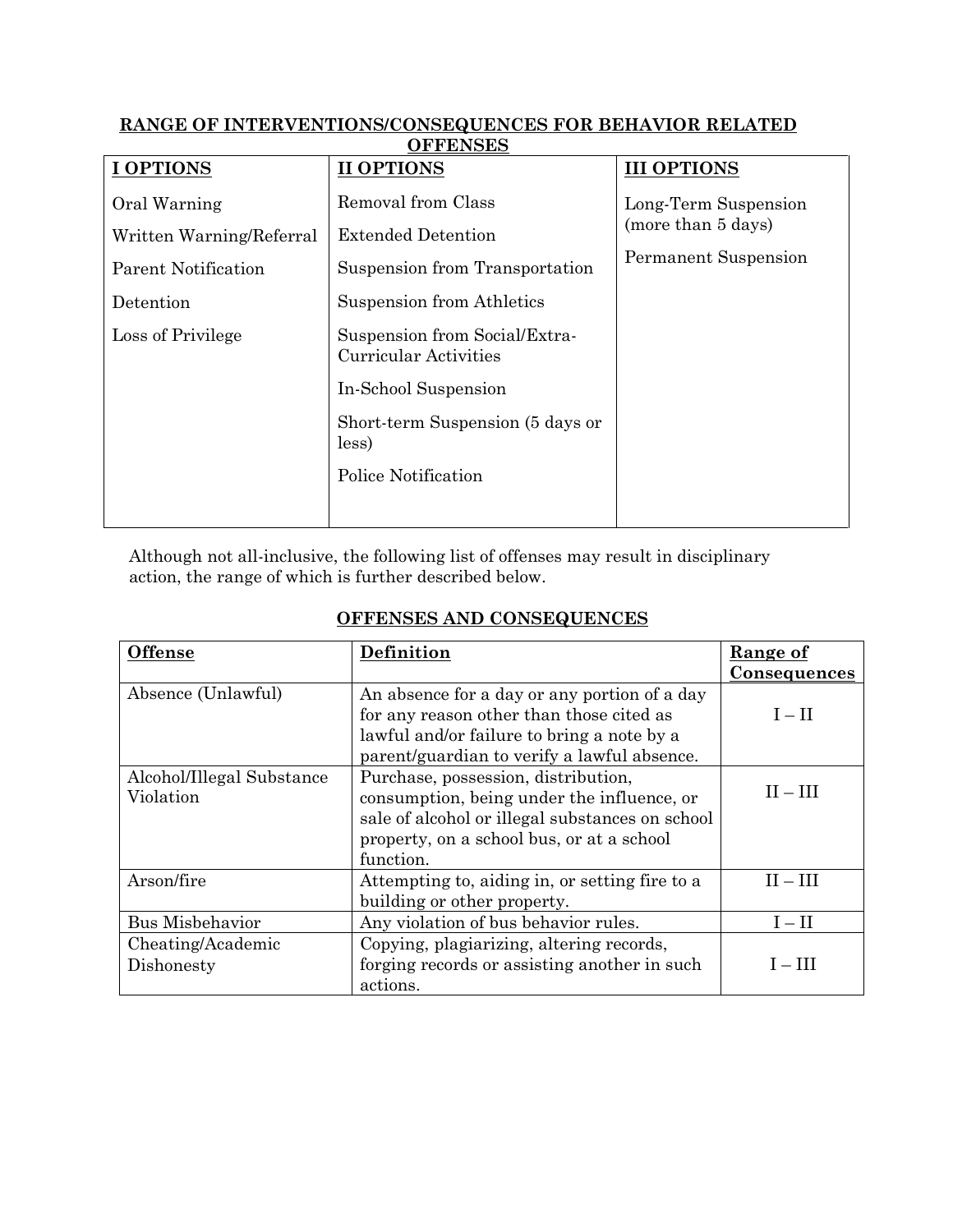| <b>Offense</b>                                     | Definition                                                                                    | Range of<br><u>Consequences</u> |
|----------------------------------------------------|-----------------------------------------------------------------------------------------------|---------------------------------|
| Computer/Electronic<br><b>Communication Misuse</b> | Any unauthorized use of computers,<br>software, or internet/intranet account to               | $I - III$                       |
|                                                    | access internet/intranet; accessing another's<br>e-mail or an inappropriate website; misuse   |                                 |
|                                                    | of a website, including transmission of<br>inappropriate language or images via               |                                 |
| Cutting class                                      | electronic/digital devices.<br>Illegal absence from a class or school                         |                                 |
|                                                    | activity.                                                                                     | $I - II$                        |
| Cyberbullying                                      | As defined in Definitions Section.                                                            | $I - III$                       |
| Defamation                                         | False or unprivileged statement or<br>representation about an individual or                   | $I - II$                        |
|                                                    | identifiable group of individuals that harm                                                   |                                 |
|                                                    | the reputation of the person or the<br>identifiable group.                                    |                                 |
| Destruction of                                     | Damage, destruction, or defacement                                                            |                                 |
| Property/Vandalism                                 | (graffiti) of property belonging to another or<br>the school.                                 | $II - III$                      |
| Dishonesty                                         | Misleading, concealing or failing to tell the<br>truth.                                       |                                 |
| Discrimination                                     | Discrimination against any person by a                                                        | $I - II$<br>$I - III$           |
|                                                    | student or employee on school property or at<br>a school function, including, but not limited |                                 |
|                                                    | to the harassment, discrimination or                                                          |                                 |
|                                                    | bullying described in Definitions Section.                                                    |                                 |
| Disrespect Toward Others                           | Inappropriate comment or physical gesture                                                     |                                 |
|                                                    | to a student, teacher, staff member, or other<br>adult.                                       | $I - II$                        |
| Disorderly Conduct                                 | Behavior disturbing the atmosphere or<br>order, to include obstructing or restraining         | $I - II$                        |
|                                                    | the authorized or lawful movement or                                                          |                                 |
|                                                    | participation of another.                                                                     |                                 |
| Disruption-Classroom                               | Behavior that is substantially disruptive of<br>the educational process or substantially      | $I - III$                       |
|                                                    | interferes with the teacher's authority over                                                  |                                 |
|                                                    | the classroom.                                                                                |                                 |
| Disruption-School                                  | Behavior that interferes with the safe and                                                    |                                 |
|                                                    | orderly environment of the school or school<br>activity.                                      | $I - III$                       |
| Driving/Parking Violations                         | Failure to obey all state, district, and                                                      |                                 |
|                                                    | campus traffic and parking signs and rules.                                                   | $I - II$                        |
| Failure to Serve Assigned<br>Consequences          | Failure to serve detention, Saturday<br>detention, suspension or other assigned               | $I - II$                        |
|                                                    | consequences.                                                                                 |                                 |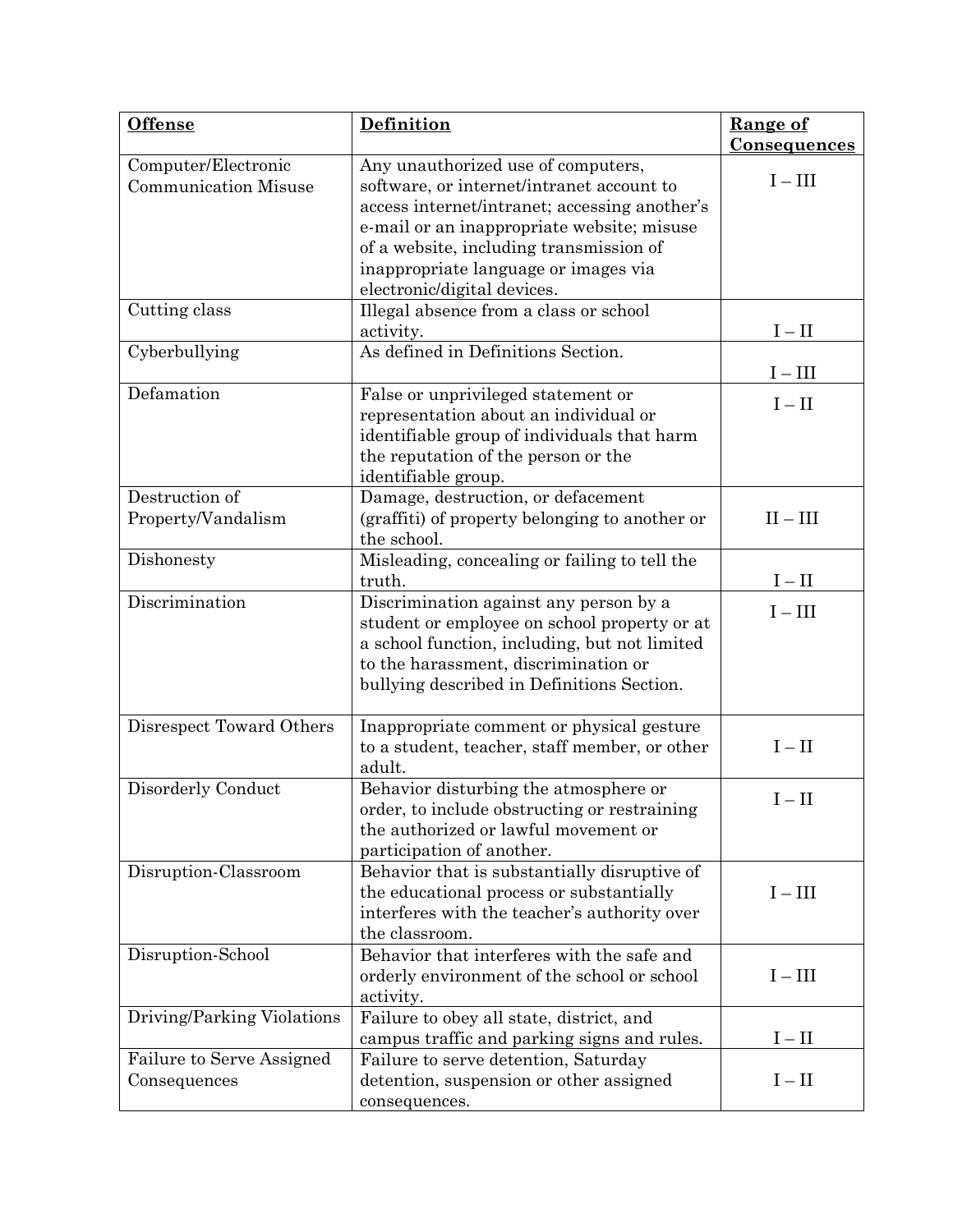| <b>Offense</b>                               | Definition                                                                                                                                                                                     | Range of<br>Consequences |
|----------------------------------------------|------------------------------------------------------------------------------------------------------------------------------------------------------------------------------------------------|--------------------------|
| False Alarms/Bomb<br>Threats                 | Initiating a report or warning of fire, or<br>catastrophe without valid cause, misuse of<br>911, or discharging a fire extinguisher.                                                           | $II - III$               |
| Fighting                                     | A hostile confrontation with physical<br>contact involving two or more students.                                                                                                               | $\rm II-III$             |
| <b>Fireworks or Explosives</b>               | Possession, use, and/or threat to use a<br>smoke<br>bomb, flare,<br>firework,<br><b>or</b><br>combustible or explosive substance.                                                              | $II - III$               |
| Gambling                                     | Wagering money or property.                                                                                                                                                                    | $I - II$                 |
| Harassment and/or<br>Bullying                | As defined in Definitions Section.                                                                                                                                                             | $I - III$                |
| Hazing                                       | As defined in Definitions Section.                                                                                                                                                             |                          |
| Inappropriate Attire                         | Dressing in a manner that violates the<br>Dress Code.                                                                                                                                          | $I - II$                 |
| Indecent Exposure                            | Exposing the private parts of the body in a<br>lewd or indecent manner.                                                                                                                        | $I - II$                 |
| Insubordination                              | Refusing to follow reasonable requests of<br>teachers, staff, or administration, including<br>failure to identify self or knowingly<br>providing false information.                            | $I - III$                |
| Leaving school grounds<br>without permission | Leaving school grounds during regular<br>school hours without written or verbal<br>permission from parent/guardian,<br>administrator or someone listed on the<br>emergency procedure card.     | $I - II$                 |
| Littering                                    | Failure to clean up after one's self after<br>intentionally or carelessly discarding refuse.                                                                                                   | $I - II$                 |
| Loitering                                    | Idle presence in an area without<br>authorization.                                                                                                                                             | $I - II$                 |
| Physical Attack on Staff,<br>Students/Others | Assault, or aggressive physical action,<br>directed at students, staff, or others,<br>including a situation where a staff member<br>is intervening in a fight or other disruptive<br>activity. | $\rm II-III$             |
| Possession of Disruptive<br>Items            | Unauthorized possession of a sound box,<br>laser pointer, squirt gun, water balloon,<br>personal audio device, or any other<br>disruptive item.                                                | $I - II$                 |